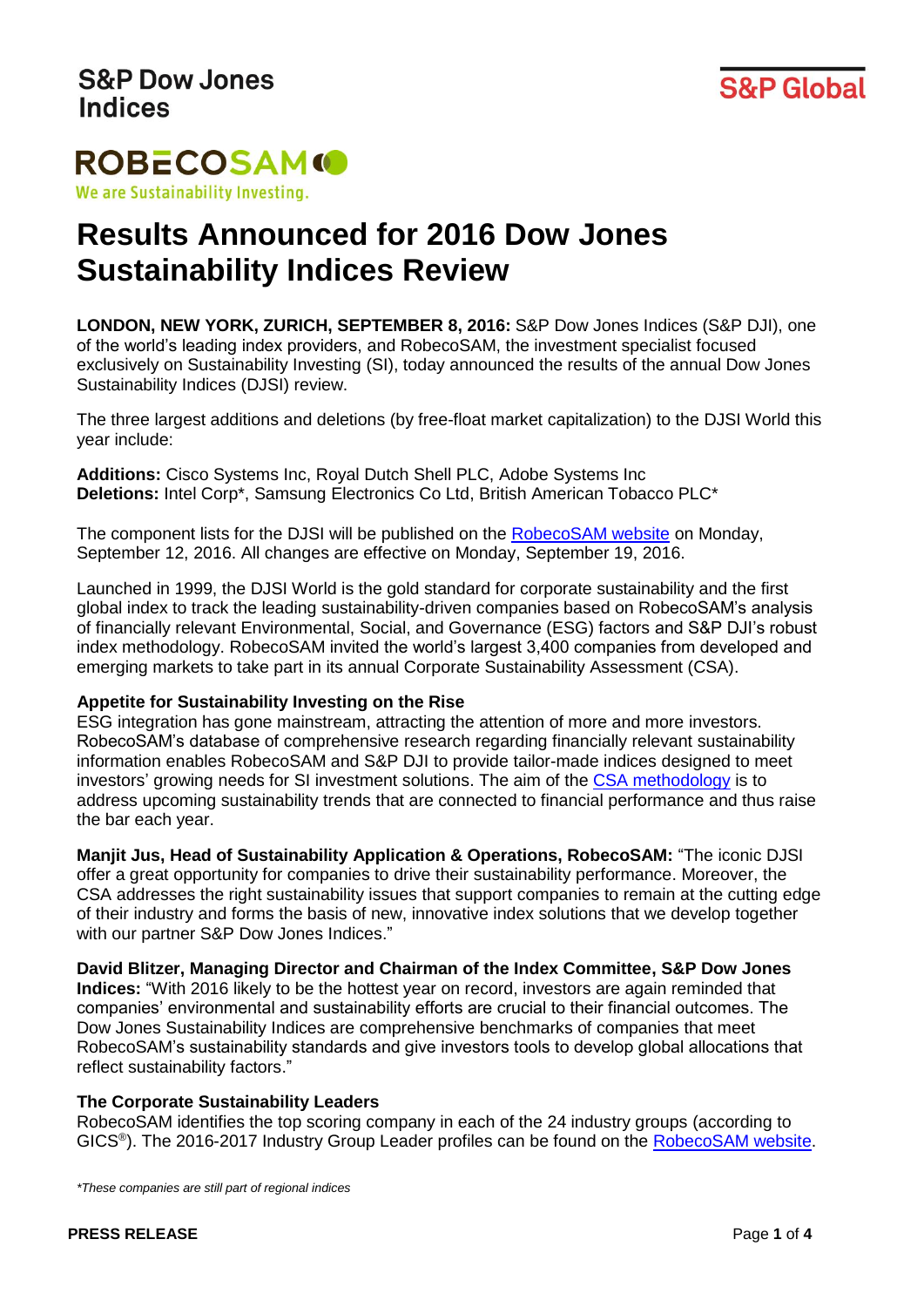#### **Observations from the 2016 DJSI Review**

The CSA consists of over 100 financially relevant questions. An analysis of this year's review provides insight into the business practices of the world's largest companies. Below are some of the most notable observations from the 2016 Review:

#### **Criteria, Where World's Largest Companies Scored Highest in 2016:**

- Codes of Business Conduct
- Corporate Governance
- Environmental Policy & Management Systems

#### **Criteria, Where World's Largest Companies Scored Lowest in 2016:**

- Operational Eco-Efficiency
- Human Capital Development
- Materiality (*New criteria in 2016)*

Surprisingly, many companies still underestimate the importance of "Human Capital Development" and lack the ability to not only qualitatively, but also quantitatively, link investments in human capital with tangible business benefits.

#### **Most Improved CSA Criteria Relative to Last Year:**

Corporate Citizenship and Philanthropy: +22.09%

The high score in "Corporate Citizenship and Philanthropy" shows that companies increasingly approach their corporate citizenship activities in a strategic manner, with defined priorities that are aligned with their business drivers, allowing companies to leverage their strengths, brand and employees to have the maximum impact on the beneficiaries.

#### **Least Improved CSA Criteria Relative to Last Year:**

Labor Practice Indicators and Human Rights: -34.82%

The criteria "Labor Practice Indicators and Human Rights" deteriorated the most due to newly introduced questions focusing on human rights. Based on the results, it is clear that this is a developing area of interest for companies – many have human rights policies in place, but few have the tools to comprehensively assess, mitigate and remediate human rights risks.

**###**

**For additional information on the DJSI and the changes to its components numbers, please visit:** [RobecoSAM's DJSI review page](http://www.robecosam.com/en/sustainability-insights/about-sustainability/corporate-sustainability-assessment/review.jsp) and [http://www.djindexes.com/sustainability/.](http://www.djindexes.com/sustainability/)

**For further methodology information, please visit the [CSA Resource Center](http://www.robecosam.com/en/sustainability-insights/about-sustainability/corporate-sustainability-assessment/resource-center.jsp), where you find** criteria weightings, 2016 criteria changes, Measuring Intangibles brochure, key facts, participation benefits, CSA companion and more.

For more information about RobecoSAM, please visit **[www.robecosam.com](http://www.robecosam.com/)** For more information about S&P Dow Jones Indices, please visit **[www.spdji.com](http://www.spdji.com/)**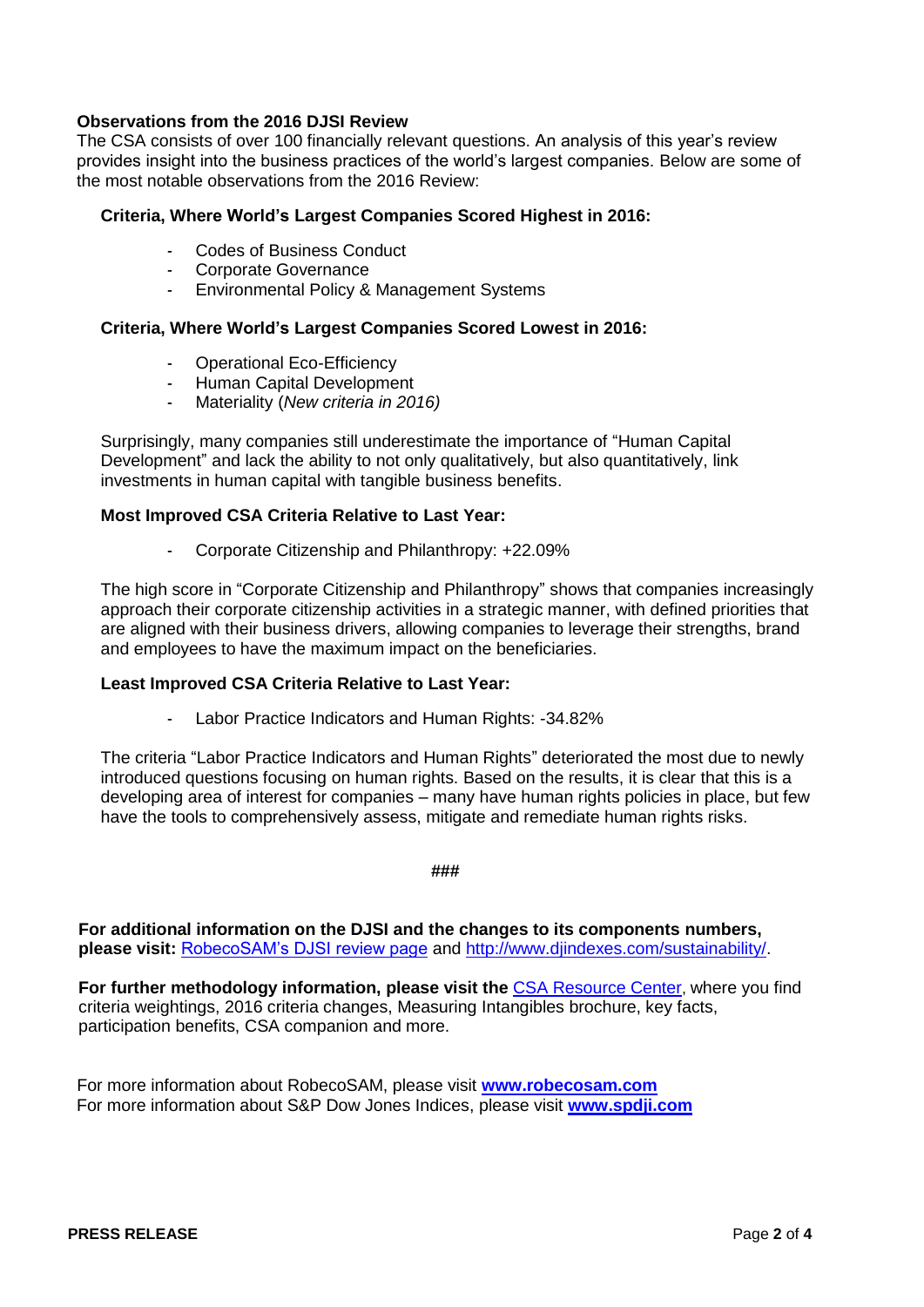#### ABOUT S&P DOW JONES INDICES

S&P Dow Jones Indices, a division of S&P Global, is the largest global resource for index-based concepts, data and research, and home to iconic financial market indicators, such as the S&P 500® and the Dow Jones Industrial Average®. More assets are invested in products based on our indices than any other provider in the world. With over 1,000,000 indices and more than 120 years of experience covering a wide range of asset classes across the globe, S&P Dow Jones Indices defines the way investors measure and trade the markets. For more information, visit [www.spdji.com.](http://www.spdji.com/)

#### ABOUT RobecoSAM

Founded in 1995, RobecoSAM is an investment specialist focused exclusively on Sustainability Investing. It offers asset management, indices, impact analysis and investing, engagement, voting, sustainability assessments, and benchmarking services. Asset management capabilities cater to institutional asset owners and financial intermediaries and cover a range of ESG-integrated investments (in public and private equity), featuring a strong track record in resource efficiency themed strategies. Together with S&P Dow Jones Indices, RobecoSAM publishes the globally recognized Dow Jones Sustainability Indices (DJSI). Based on its Corporate Sustainability Assessment (CSA), an annual ESG analysis of over 3,800 listed companies, RobecoSAM has compiled one of the world's most comprehensive databases of financially material sustainability information. The data of the CSA is also included in USD 87.3 billion of assets under management by the subsidiaries of the Robeco Group.

RobecoSAM is a sister company of Robeco, the Dutch investment management firm founded in 1929. Both entities are subsidiaries of the Robeco Group, whose majority shareholder is ORIX Corporation. As a reflection of its own commitment to advocating sustainable investment practices, RobecoSAM is a signatory of the UNPRI and a member of Eurosif, ASrIA and Ceres. Approximately 130 professionals work for RobecoSAM, which is headquartered in Zurich. As of June 30, 2016, RobecoSAM had assets under management, advice and/or license in listed and private equity\* of approximately USD 10.8 billion. Additionally, RobecoSAM's Governance & Active Ownership team\*\* had USD 226 billion of assets under engagement and USD 53 billion of assets under voting.

#### *Important legal information:*

*S&P® is a registered trademark of Standard & Poor's Financial Services LLC ("S&P"), a division of S&P Global, Inc. Dow Jones® is a registered trademark of Dow Jones Trademark Holdings LLC ("Dow Jones"). RobecoSAM is a registered trademark of Robeco Groep N.V. These trademarks have been licensed to S&P Dow Jones Indices LLC ("S&P DJI), a division of S&P Global, Inc. The Global Industry Classification Standard (GICS®) was developed by, and is the exclusive property and a trademark of, S&P and MSCI Inc.*

*It is not possible to invest directly in an index. S&P DJI, Dow Jones, S&P and their respective affiliates do not sponsor, endorse, sell or promote any investment fund or other investment product that is offered by third parties and that seeks to provide an investment return based on the performance of any index. S&P DJI does not make investment recommendations, and inclusion of a security within an index, and CSA results, are not recommendations by S&P DJI for the purchase or sale of any security or other asset or to pursue any investment strategy. This document is for information purposes only and does not constitute an offer of services in jurisdictions where S&P DJI does not have the necessary licenses. S&P DJI receives compensation for licensing its indices to third parties.*

*The securities identified and described may or may not be purchased, sold or recommended for advisory clients of RobecoSAM. It should not be assumed that an investment in these securities was or will be profitable. \*RobecoSAM Private Equity is the marketing name of the combined private equity divisions of Robeco Institutional Asset Management B.V. ('Robeco') and its fully owned subsidiary, RobecoSAM AG ('RobecoSAM'). Any funds or services offered by RobecoSAM Private Equity are managed and offered by Robeco, who may have delegated certain investment advisory functions to RobecoSAM. \*\* RobecoSAM's Governance & Active Ownership team is a brand name of Robeco. RobecoSAM USA is an investment adviser registered in the US. RobecoSAM USA, 909 third avenue, New York, NY 10022. Copyright© 2016 RobecoSAM – all rights reserved.*